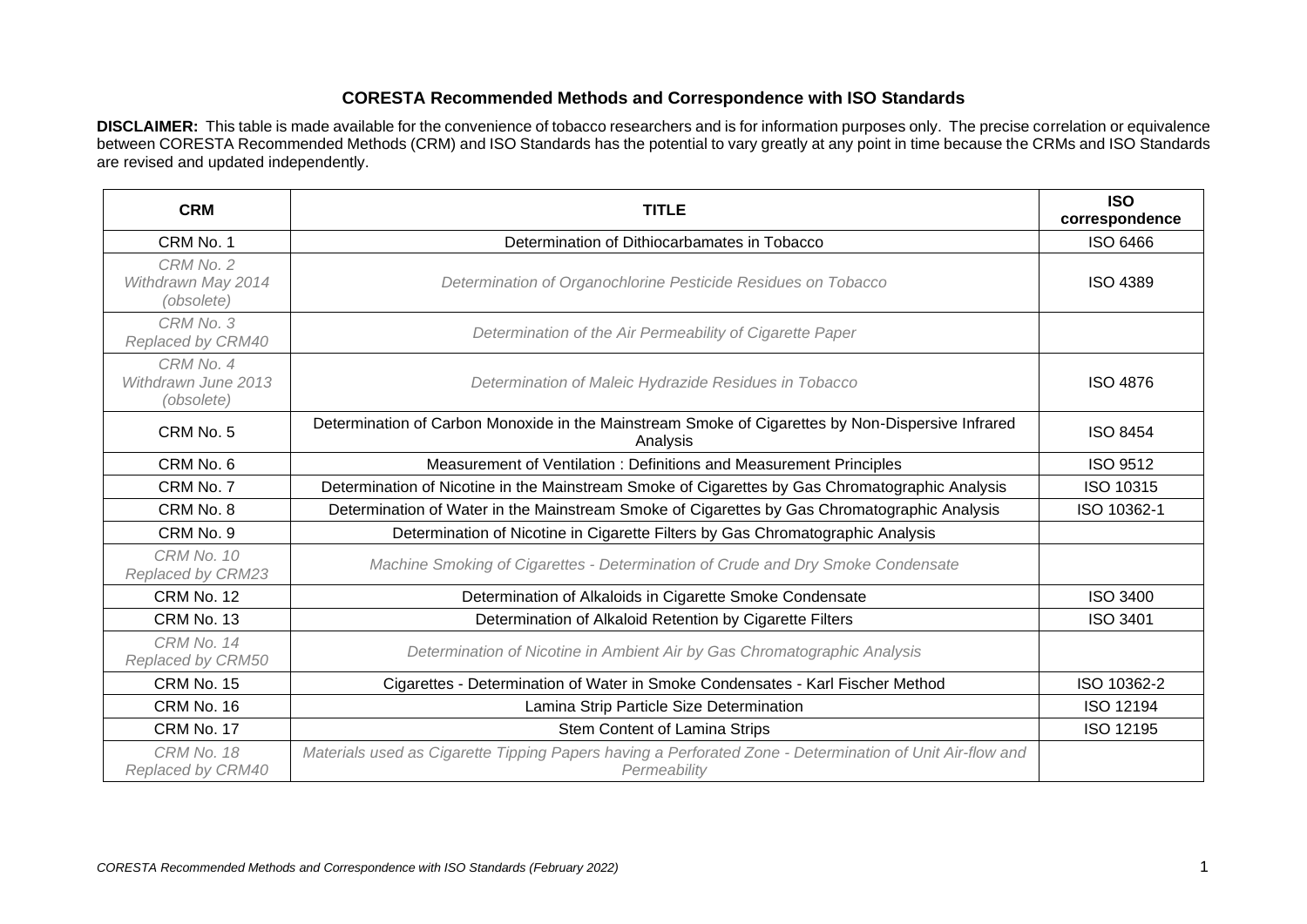| <b>CRM</b>                                     | <b>TITLE</b>                                                                                                                                                                                                              | <b>ISO</b><br>correspondence |
|------------------------------------------------|---------------------------------------------------------------------------------------------------------------------------------------------------------------------------------------------------------------------------|------------------------------|
| CRM No. 20                                     | Determination of Alkaloids in Manufactured Tobacco                                                                                                                                                                        | <b>ISO 2881</b>              |
| CRM No. 21                                     | Atmosphere for Conditioning and Testing Tobacco and Tobacco Products                                                                                                                                                      | <b>ISO 3402</b>              |
| <b>CRM No. 22</b>                              | Routine Analytical Cigarette-Smoking Machine: Specifications, Definitions and Standard Conditions                                                                                                                         | <b>ISO 3308</b>              |
| CRM No. 23                                     | Determination of Total and Nicotine-Free Dry Particulate Matter using a Routine Analytical Cigarette-<br>Smoking Machine Determination of Total Particulate Matter and Preparation for Water and Nicotine<br>Measurements | <b>ISO 4387</b>              |
| CRM No. 24                                     | Cigarettes - Sampling                                                                                                                                                                                                     | <b>ISO 8243</b>              |
| CRM No. 25                                     | Ambiant Air-Flow around Cigarettes in Routine Analytical Smoking Machines: Control and Monitoring                                                                                                                         |                              |
| CRM No. 30<br>Withdrawn May 2014<br>(obsolete) | Determination of Residues of the Suckercide Flumetralin (Prime Plus, CGA-41065) on Tobacco                                                                                                                                |                              |
| CRM No. 31<br>Withdrawn May 2014<br>(obsolete) | Determination of Residues of the Suckercide Pendimethalin (Accotab, Stomp) on Tobacco                                                                                                                                     |                              |
| CRM No. 32<br>Withdrawn May 2014<br>(obsolete) | Determination of Residues of the Suckercide Off-Shoot-T (N-Alkanol Mixture) on Tobacco                                                                                                                                    |                              |
| CRM No. 33                                     | Determination of Acetate in Cigarette Paper                                                                                                                                                                               | <b>ISO 20370</b>             |
| CRM No. 34                                     | Determination of Citrate in Cigarette Paper                                                                                                                                                                               | ISO 20369                    |
| CRM No. 35<br>Replaced by CRM85                | Determination of Total Alkaloids (as Nicotine) in Tobacco by Continuous Flow Analysis                                                                                                                                     | ISO 15152                    |
| CRM No. 36                                     | Determination of Nitrate in Tobacco and Smokeless Tobacco Products by Reduction to Nitrite and<br><b>Continuous Flow Analysis</b>                                                                                         | ISO 15517                    |
| CRM No. 37                                     | Determination of Reducing Substances in Tobacco by Continuous Flow Analysis                                                                                                                                               | ISO 15153                    |
| CRM No. 38                                     | Determination of Reducing Carbohydrates in Tobacco by Continuous Flow Analysis                                                                                                                                            | <b>ISO 15154</b>             |
| CRM No. 39                                     | Determination of the Purity of Nicotine and Nicotine Salts by Gravimetric Analysis - Tungstosilicic Acid<br>Method                                                                                                        | ISO 13276                    |
| CRM No. 40<br>Withdrawn Jan 2017<br>(obsolete) | Determination of Air Permeability of Materials used as Cigarette Papers, Filter Plug Wrap and Filter Joining<br>Paper including Materials having an Oriented Permeable Zone                                               | <b>ISO 2965</b>              |
| CRM No. 41                                     | Determination of the Draw Resistance of Cigarettes and Filter Rods                                                                                                                                                        | ISO 6565                     |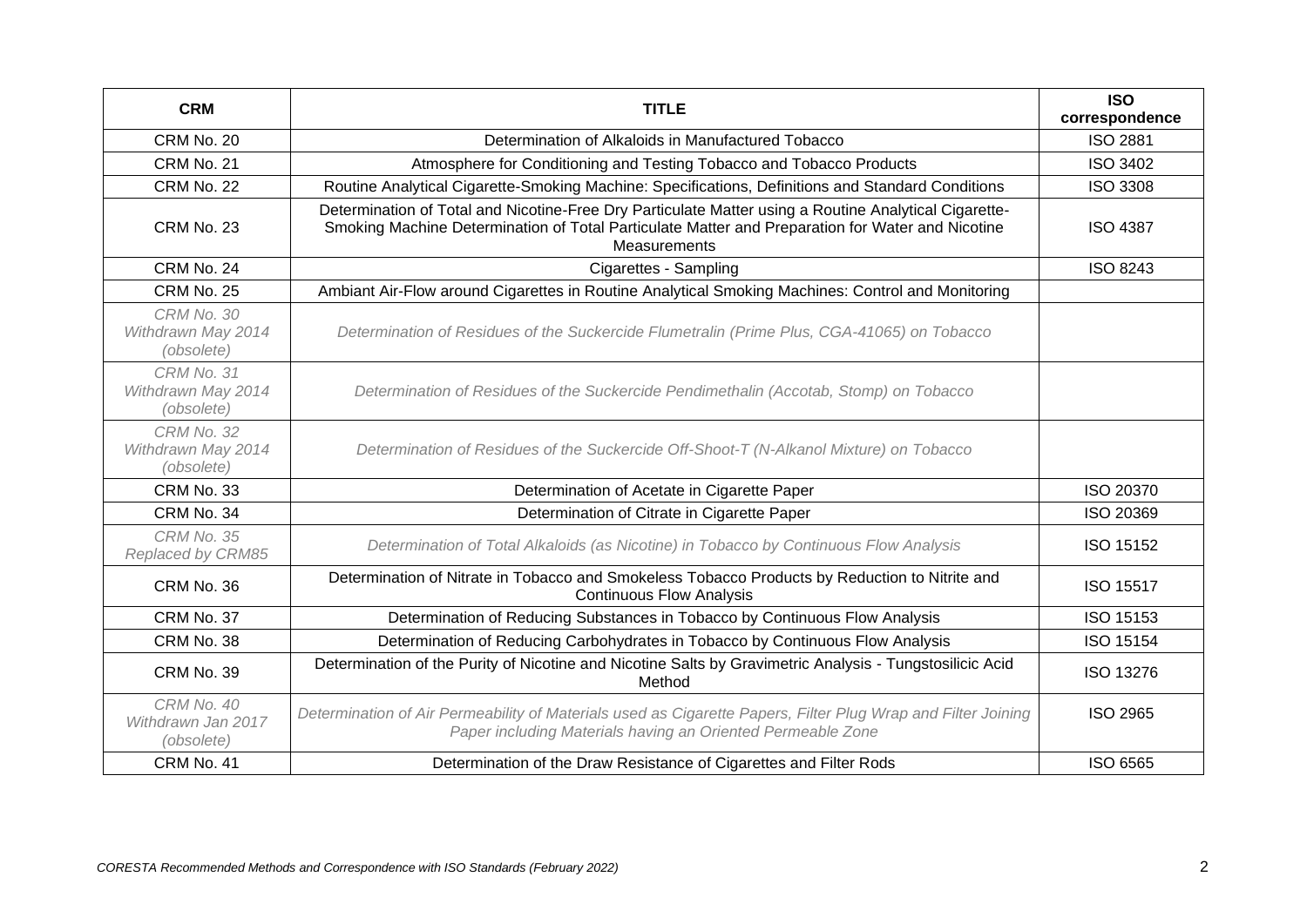| <b>CRM</b>        | <b>TITLE</b>                                                                                                                                                                                                        | <b>ISO</b><br>correspondence  |
|-------------------|---------------------------------------------------------------------------------------------------------------------------------------------------------------------------------------------------------------------|-------------------------------|
| CRM No. 42        | Atmosphere for Conditioning and Testing Fine-Cut Tobacco and Fine-Cut Smoking Articles                                                                                                                              | ISO 15592-2                   |
| CRM No. 43        | Fine-Cut Tobacco - Sampling                                                                                                                                                                                         | ISO 15592-1                   |
| CRM No. 45        | Determination of Phosphate in Cigarette Paper                                                                                                                                                                       |                               |
| CRM No. 46        | Atmosphere for Conditioning and Testing Cigars of all Sizes and Shapes                                                                                                                                              |                               |
| CRM No. 47        | Cigars - Sampling                                                                                                                                                                                                   |                               |
| CRM No. 50        | Environmental Tobacco Smoke - Determination of Nicotine and 3-Ethenylpyridine in the Vapour Phase                                                                                                                   | ISO 18145                     |
| CRM No. 51        | Environmental Tobacco Smoke - Estimation of its Contribution to Respirable Suspended Particles -<br>Determination of Particulate Matter by Ultraviolet Absorbance and by Fluorescence                               | ISO 15593                     |
| <b>CRM No. 52</b> | Environmental Tobacco Smoke - Estimation of its Contribution to Respirable Suspended Particles - Method<br>based on Solanesol Determination                                                                         | <b>ISO 18144</b>              |
| CRM No. 53        | Determination of Paper Wrapper Burn Speed                                                                                                                                                                           |                               |
| CRM No. 54        | Determination of Nicotine and Nicotine-Free Dry Particulate Matter in Sidestream Smoke using a Fishtail<br>Chimney and a Routine Analytical/Linear Smoking Machine                                                  | ISO 20773                     |
| CRM No. 55        | Determination of Carbon Monoxide in the Vapour Phase of Cigarette Sidestream Smoke using a Fishtail<br>Chimney and a Routine Analytical/Linear Smoking Machine                                                      | <b>ISO 20774</b>              |
| CRM No. 56        | Determination of Water in Tobacco and Tobacco Products by Karl Fischer Method                                                                                                                                       | <b>ISO 6488</b>               |
| CRM No. 57        | Determination of Water in Tobacco and Tobacco Products by Gas Chromatographic Analysis                                                                                                                              | ISO 16632                     |
| CRM No. 58        | Determination of Benzo[a]Pyrene in Mainstream Cigarette Smoke by Gas Chromatography-Mass<br><b>Spectrometry Method</b>                                                                                              | ISO 22634-1<br>ISO 23906-1    |
| CRM No. 59        | Determination of Triacetin in Filter Rods by Gas Chromatographic Analysis                                                                                                                                           |                               |
| CRM No. 60        | Determination of 1,2-Propylene Glycol and Glycerol in Tobacco and Tobacco Products by Gas<br>Chromatography                                                                                                         |                               |
| CRM No. 61        | Determination of 1,2-Propylene Glycol, Glycerol and Sorbitol in Tobacco and Tobacco Products by High<br>Performance Liquid Chromatography (HPLC)                                                                    |                               |
| CRM No. 62        | Determination of Nicotine in Tobacco and Tobacco Products by Gas Chromatographic Analysis                                                                                                                           |                               |
| CRM No. 63        | Determination of Tobacco Specific Nitrosamines in Cigarette Mainstream Smoke - GC-TEA Method                                                                                                                        | ISO 22303<br><b>ISO 22304</b> |
| CRM No. 64        | Routine Analytical Cigar-Smoking Machine - Specifications, Definitions and Standard Conditions                                                                                                                      |                               |
| CRM No. 65        | Determination of Total and Nicotine-Free Dry Particulate Matter using a Routine Analytical Cigar-Smoking<br>Machine - Determination of Total Particulate Matter and Preparation for Water and Nicotine Measurements |                               |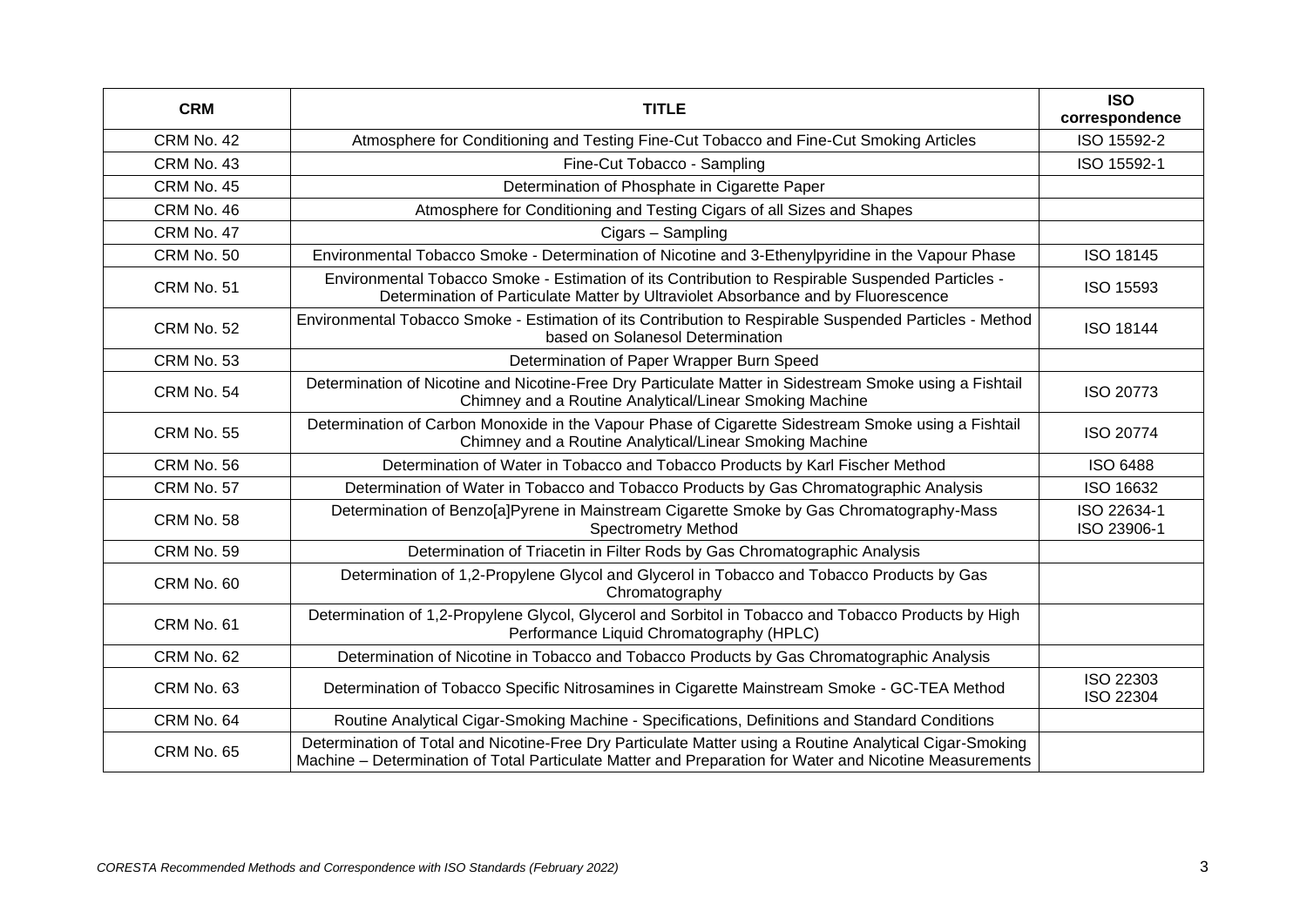| <b>CRM</b>                                             | <b>TITLE</b>                                                                                                                                                                                                 | <b>ISO</b><br>correspondence  |
|--------------------------------------------------------|--------------------------------------------------------------------------------------------------------------------------------------------------------------------------------------------------------------|-------------------------------|
| CRM No. 66                                             | Determination of Nicotine in the Mainstream Smoke of Cigars by Gas Chromatographic Analysis                                                                                                                  |                               |
| CRM No. 67                                             | Determination of Water in the Mainstream Smoke of Cigars by Gas Chromatographic Analysis                                                                                                                     |                               |
| CRM No. 68                                             | Determination of Carbon Monoxide in the Mainstream Smoke of Cigars by Non-Dispersive Infrared<br>Analysis                                                                                                    |                               |
| CRM No. 69                                             | Determination of pH in Tobacco and Tobacco Products                                                                                                                                                          |                               |
| CRM No. 70                                             | Determination of Selected Volatile Organic Compounds in the Mainstream Smoke of Cigarettes - Gas<br>Chromatography-Mass Spectrometry Method                                                                  | ISO 21330<br>ISO 23923        |
| <b>CRM No. 71</b><br>Withdrawn June 2020<br>(obsolete) | Smokeless Tobacco Products - Sampling                                                                                                                                                                        |                               |
| CRM No. 72                                             | Determination of Tobacco Specific Nitrosamines in Tobacco and Tobacco Products by Liquid<br>Chromatography - Tandem Mass Spectrometry                                                                        | ISO 21766                     |
| CRM No. 73<br>Superseded by CRM79                      | Determination of Ammonia in Tobacco by Ion Chromatographic Analysis                                                                                                                                          |                               |
| CRM No. 74                                             | Determination of Selected Carbonyls in Mainstream Cigarette Smoke by High Performance Liquid<br>Chromatography (HPLC)                                                                                        | ISO 21160<br>ISO 23922        |
| CRM No. 75                                             | Determination of Tobacco Specific Nitrosamines in Mainstream Cigarette Smoke by LC-MS/MS                                                                                                                     | ISO 19290                     |
| CRM No. 76                                             | Determination of Moisture Content (Oven Volatiles) of Tobacco and Tobacco Products                                                                                                                           |                               |
| CRM No. 77                                             | Determination of Diffusion Capacity by Measurement of CO <sub>2</sub> Transfer Rate Through Materials Used as<br>Cigarette Papers and Cigarette Papers having an Oriented Zone of Reduced Diffusion Capacity |                               |
| CRM No. 78                                             | Determination of Selected Phenolic Compounds in Mainstream Cigarette Smoke by HPLC-FLD                                                                                                                       | <b>ISO 23904</b><br>ISO 23905 |
| CRM No. 79                                             | Determination of Ammonia in Tobacco and Tobacco Products by Ion Chromatographic Analysis                                                                                                                     | ISO 21045                     |
| CRM No. 80                                             | Use of the Part-Filter Method for the Estimation of Smokers' Exposure to Nicotine and Nicotine-Free Dry<br><b>Particulate Matter</b>                                                                         |                               |
| CRM No. 81                                             | Routine Analytical Machine for E-Cigarette Aerosol Generation and Collection - Definitions and Standard<br>Conditions                                                                                        | <b>ISO 20768</b>              |
| CRM No. 82                                             | Determination of Benzo[a]pyrene in Tobacco Products by GC-MS                                                                                                                                                 |                               |